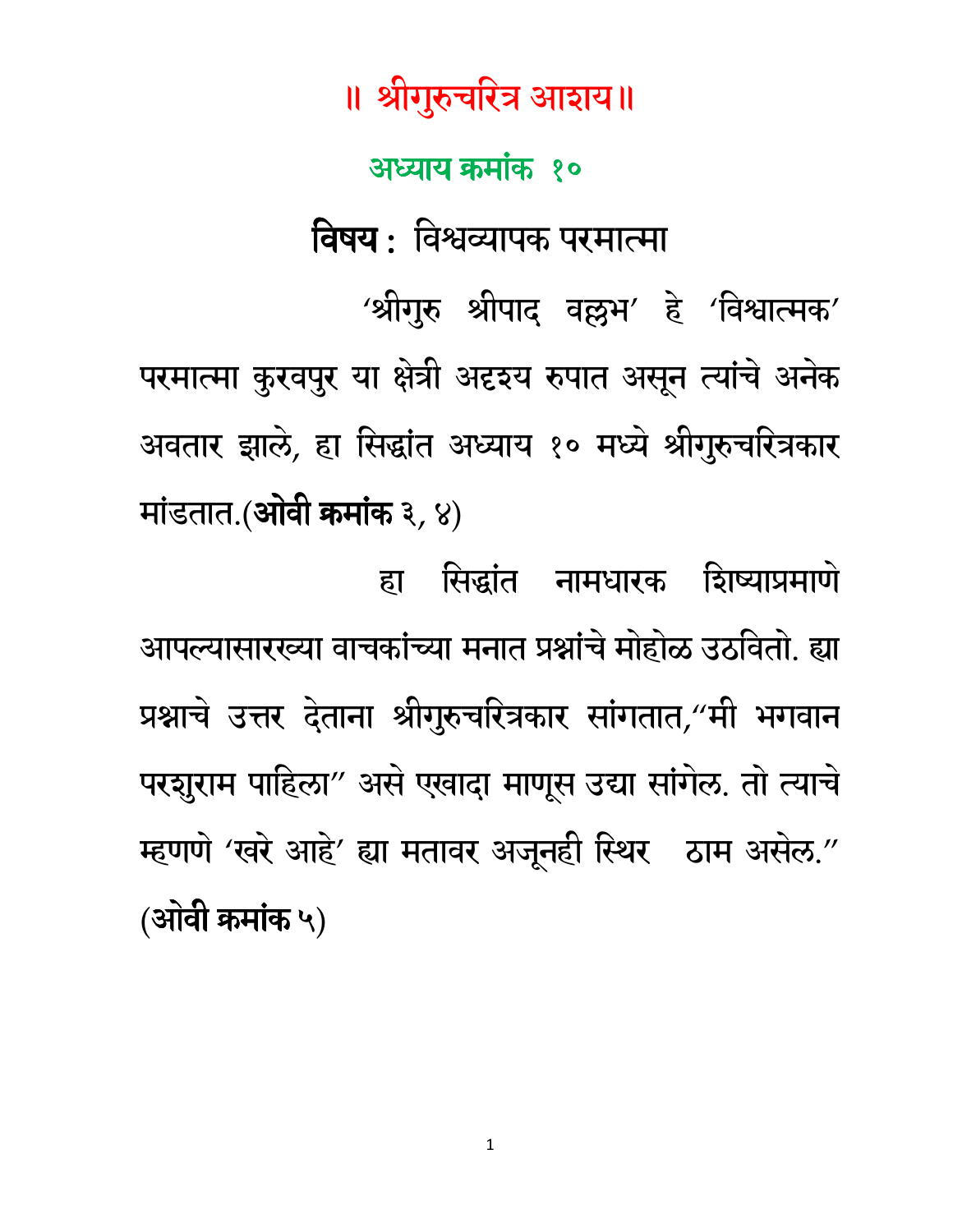#### अध्याय क्रमांक १०

मीमांसा :-चिरंजीव = चिर(दीर्घकालिक) + जीव (जगणारा) = दीर्घायुषी. इतिहासामध्ये अश्वत्थामा, बली, व्यास, हनुमंत, बिभीषण, कृप व परशुराम ह्या व्यक्ती चिरंजीव म्हणजे दीर्घायुषी होत्या. ह्यापैकी हनुमंत, परशुराम व अश्वत्थामा ह्या तीन व्यक्ती चिरंजीव म्हणजे अजूनही जिवंत आहेत, असा प्रचलित समज आहे. <del>हनुमंत:-</del> नासिक जवळील अंजनेरी पर्वतावर, मारुती जन्माला आल्याबरोबर, सूर्यबिंबास फळ समजून, सूर्याकडे झेपावला. तेव्हा इंद्राने ह्याच्या अंगावर वज्र टाकले, तेव्हा मारुतीची हनुवटी भग्न झाली. म्हणून मारुतीरायास हनुमंत हे नाव पडले. असा हा हनुमंत त्याच्या बलोपासनेच्या संदेशाने तसेच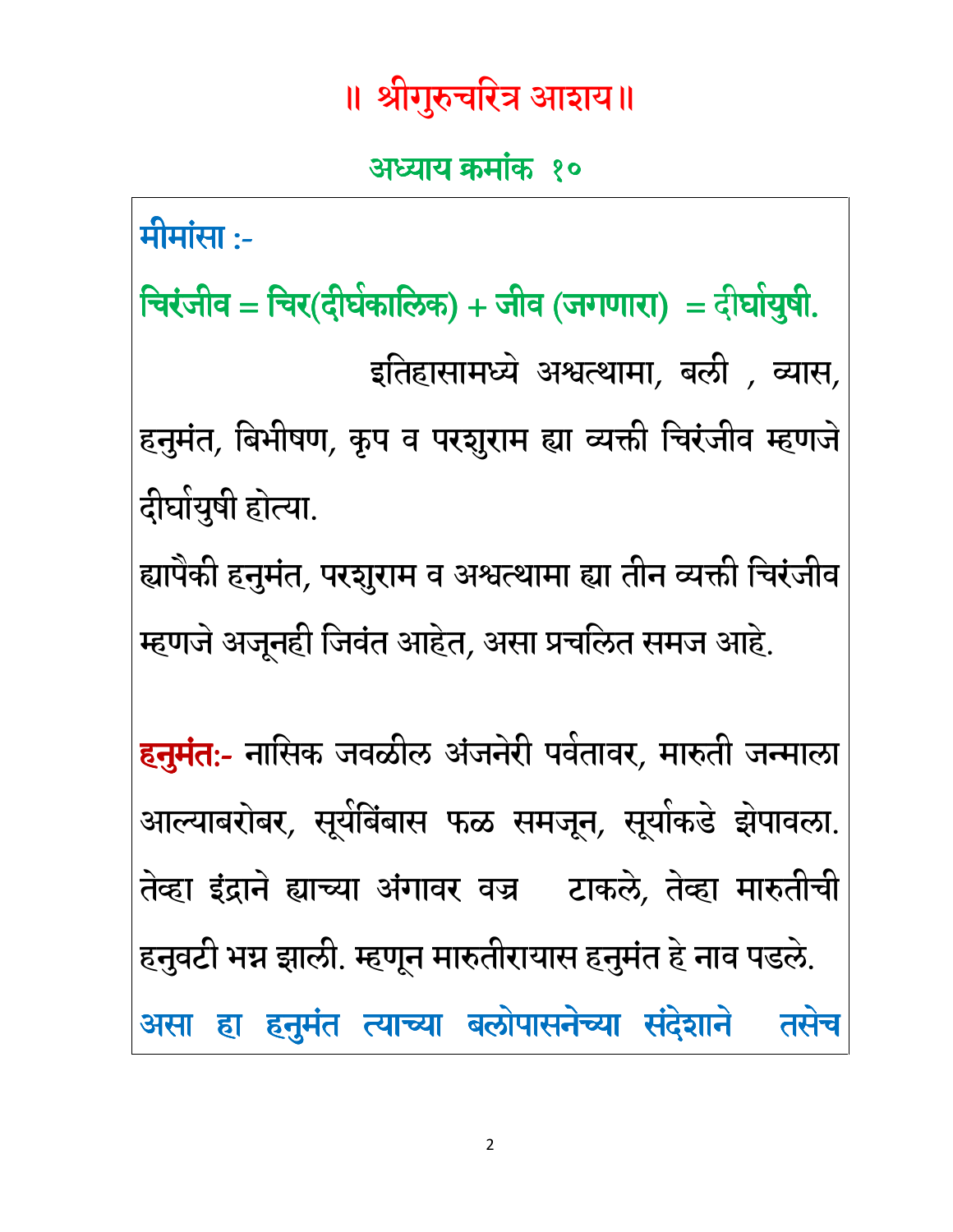#### अध्याय क्रमांक १०

श्रीरामभक्तीने अजरामर झाला.

**परशुराम** विष्णुचा अवतार असलेला परशुराम भृगुवंशीय जमदग्नि ऋषींचा पुत्र होय. भृगुवंशातला राम म्हणून परशुरामास 'भार्गवराम' असेही म्हणतात. जमदग्नी ऋषींची गाय कार्तवीर्याने नेल्यामुळे, परशुरामाने कार्तवीर्यास मारले. ह्या घटनेनंतर कार्तवीर्याच्या मुलांनी जमदग्नी ऋषींचा वध केला. परशुरामाने आपल्या वडिलांच्या खुनाचा सूड घेण्यासाठी प्रतिज्ञा करुन पृथ्वी २१वेळा निःक्षत्रिय केली. परशुरामाने प्रभुरामचंद्रांना युद्धाचे आवाहन दिले. या युद्धात पराभूत झालेल्या परशुरामास प्रभू रामचंद्रांनी जिवंत सोडले. त्यामुळे खजिल झालेला परशुराम श्रीगुरुदेव दत्तात्रेयांचा शिष्य झाला. क्षत्रिय राजांकडून युद्धात जिंकलेले राज्य परशुरामाने कश्यप ऋषींना दान दिले व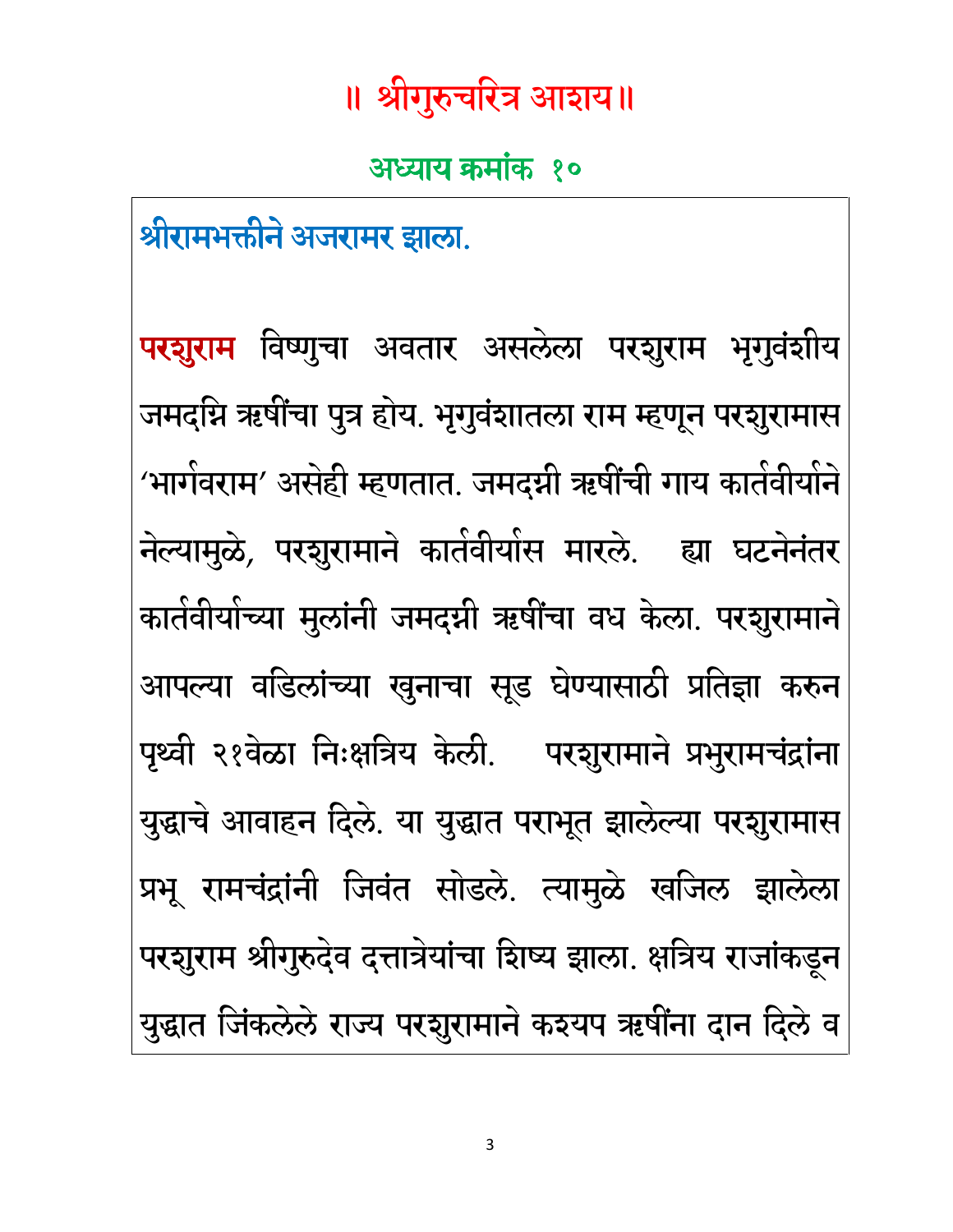#### अध्याय क्रमांक १०

आपण स्वतः पृथ्वीच्या भूगर्भीय घडामोडीने अरबी समुद्र किनाऱ्यावर निर्माण झालेल्या सह्याद्रीच्या पर्वतरांगावर देश वसविण्यासाठी गेला. कोकणचा 'आद्य पुरुष भगवान परशूराम' होय.

विद्या व शस्त्र यांच्या संगमातून जग जिंकणाऱ्या परशुरामाची नोंद इतिहासात अजरामर झाली.

<mark>अश्वत्थामा</mark> द्रोणाचार्यांचा पुत्र असून उत्तम धनुर्वेत्ता होता. महाभारतकालीन युद्धात पांडवांचा जय झाल्यावर, अश्वत्थामाने रात्रीच्या वेळी पांडव निद्रिस्त असताना, पांडवांचे पुत्र तसेच धृष्टधुम्न इत्यादि अनेक वीर ठार मारले. अर्जुनाशी अश्वत्थामाचे युद्ध झाले. ह्या युद्धात पराभूत झालेल्या अश्वत्थामाने, पांडवांच्या नाशार्थ सोडलेले ब्रह्मास्त्र, अभिमन्युपत्नी- उत्तरेच्या गर्भात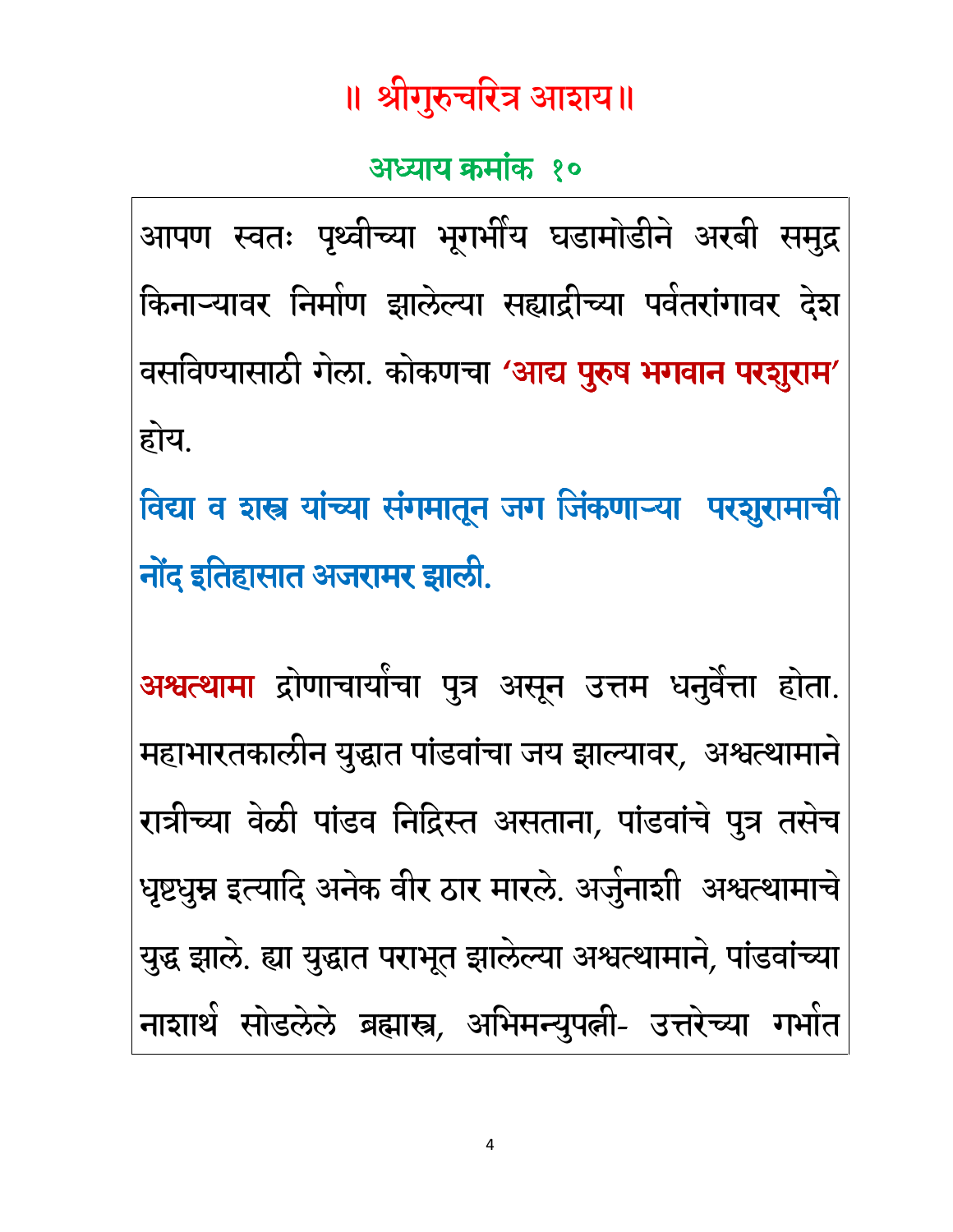#### अध्याय क्रमांक १०

शिरले. श्रीकृष्णाने ह्या ब्रह्मास्त्राचा नाश करुन गर्भाचे रक्षण केले. स्वतःचा झालेला पराभव मान्य करता न आलेला अश्वत्थामा, प्रतिशोधातून आलेल्या अस्वस्थतेमुळे, दीर्घायुषी होऊनही, ऐतिहासिक व्यक्ती म्हणून स्वतःचे स्थान निर्माण करु शकला नाही.

"चिरंजीव परशुराम म्हणजे अजूनही जिवंत असलेला परशुराम दिसला, हा सिद्धांत ज्याप्रमाणे आपण मान्य करतो, त्याचप्रमाणे श्रीपाद वल्लभ कुरवपुरात आहेत, हा सिद्धांत मान्य करावा" असे श्रीगुरुचरित्रकार म्हणतात.

हा सिद्धांत समजावून सांगण्यासाठी श्रीपाद् वल्लभांच्या जलसमाधीतून झालेल्या अवतार समाप्तीनंतर प्रसिद्ध झालेली आख्यायनी (दंतकथा) श्रीगुरुचरित्रकार सांगतात.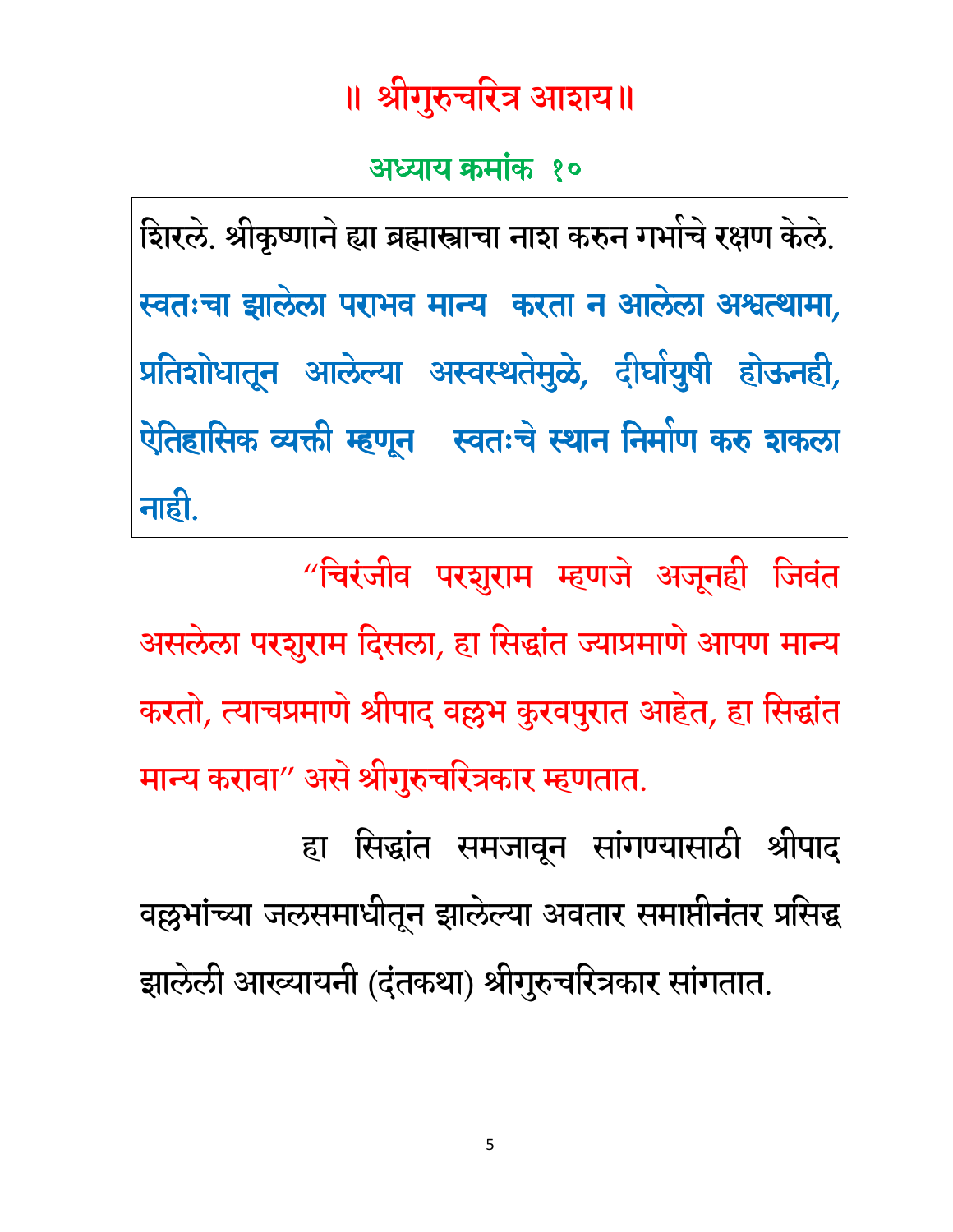अध्याय क्रमांक १०

या दंतकथेतील 'वल्लभेश' नावाचा ब्राह्मण व्यापार करण्याचा उद्योग करीत असल्याने, श्रीगुरुचरित्रकार त्याला ब्राह्मण न म्हणता 'व्यापारी म्हणतात' (ओवी कमांक १५) ह्यावरुन ६५०वर्षांपूर्वी मनुष्याची जात ही जन्मावर आधारीत नव्हती तर त्याच्या कर्मांवर ठरत असावी, असे दिसते. 'वल्लभेश' हा श्रीपाद वल्लभभक्त दरवर्षी

कुरवपुर यात्रेस जात असे. एकदा व्यापारास निघण्याआधी त्याने नवस केला की 'व्यापारात फायदा झाला तर कुरवपुर क्षेत्री ब्राह्मणांना इच्छा भोजन घाऌून तृप्त करीन.'

व्यापार यशस्वी झाल्यावर, व्यापारी द्रव्य बरोबर घेऊन कुरवपुर यात्रेस निघालेला चोरांनी पाहिला. यात्रेकरुच्या रुपात चोरही व्यापाऱ्याबरोबर निघाले. कुरवपुरास जंगलमार्गे जात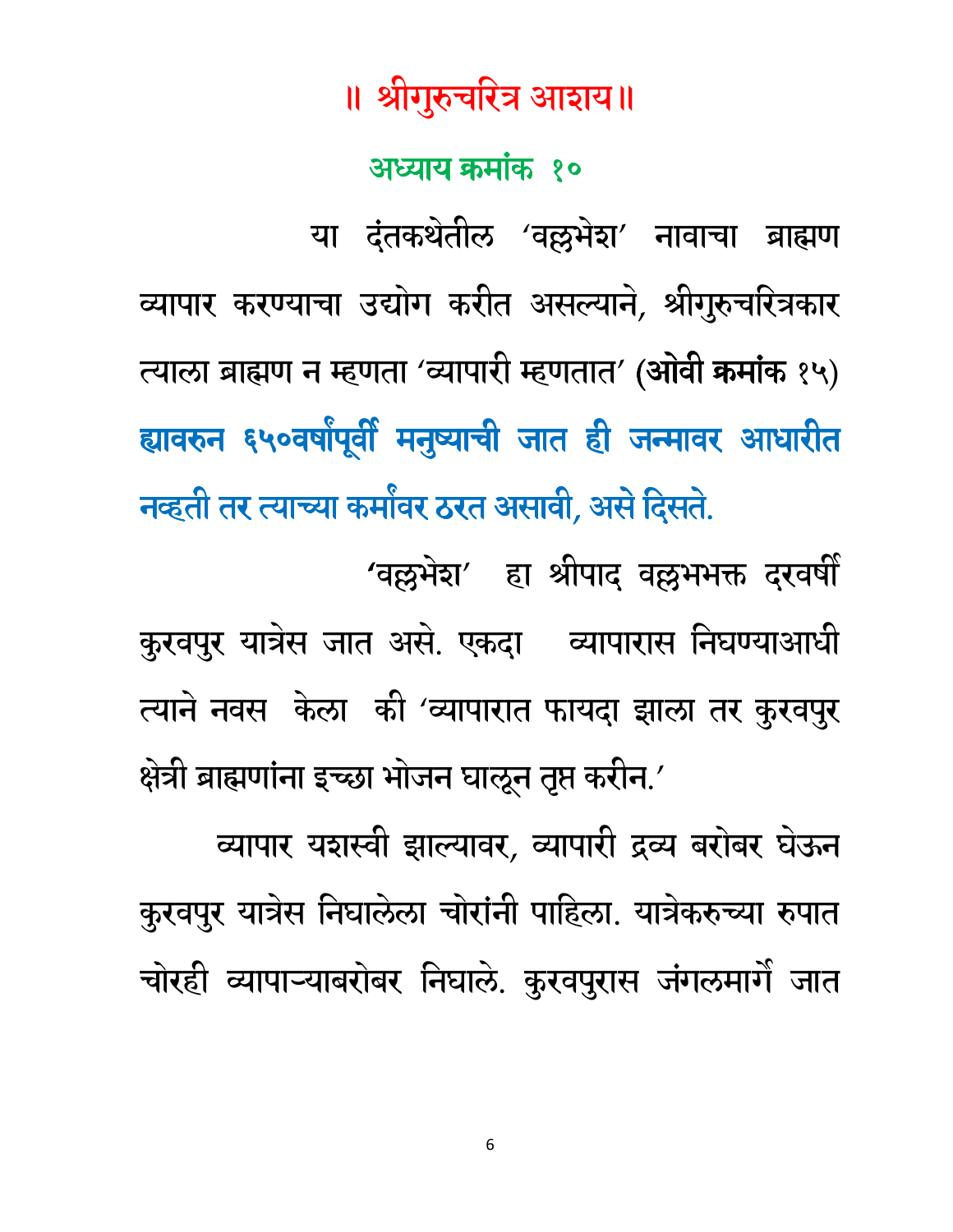#### अध्याय क्रमांक १०

असताना, रात्र झाली. चोरांनी व्यापाऱ्यास मारुन त्याच्याकडचे द्रव्य लुबाडले.

हातात खड़, त्रिशूळ घेतलेली. जटाधारी व्यक्ती अचानक घटनास्थळी आली. जटाधाऱ्याने चोरांना मारुन टाकले. एका चोराने ह्या त्रिशूळधाऱ्याच्या विनविण्या करुन आपले स्वतःचे प्राण वाचविले. ह्या जटाधाऱ्याने ह्या चोराच्या हातात भस्म देऊन ते व्यापाऱ्यावर शिंपडण्यास सांगितले. (ओवी कमांक २८)

ब्राह्मण जिवंत झाला. सूर्योदय झाला, जटाधारी अदृशय झाला. जिवंत राहिलेला चोर ब्राह्मणास गोष्ट रंगवून सांगू लागला. वास्तविक जटाधाऱ्याच्या हाता पाया पडल्याने, चोरास जीवदान मिळालेले असते, परंतु चोर घडलेली घटना लबाडीने सांगतो,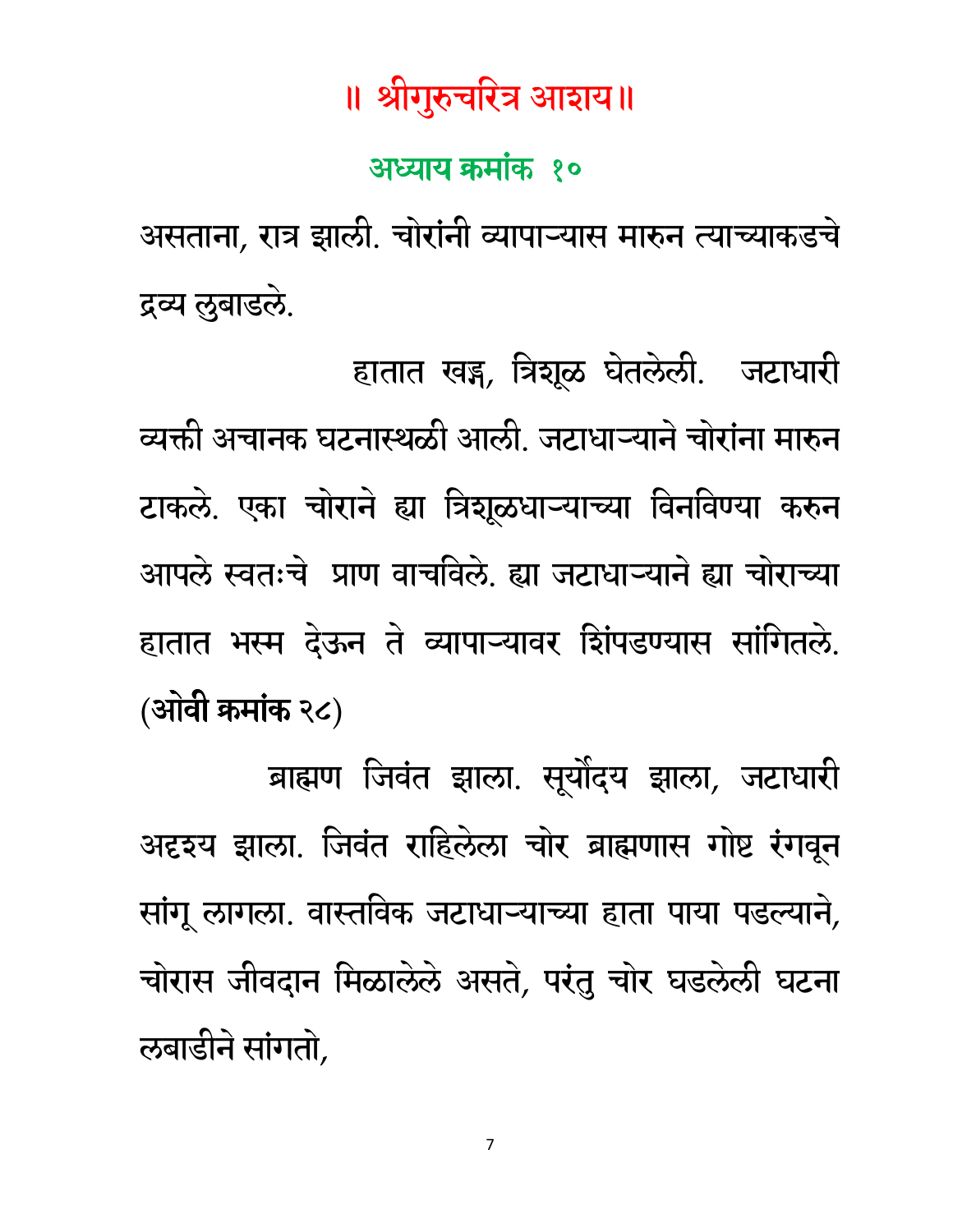#### अध्याय क्रमांक १०

"तुइया निमित्याने मला राखले,अतिशय प्रेमाने धरुन बसविले. भस्म मंत्रून तुला लावून तुझा देह सजीव केला." (ओवी कमांक ३३)

चोराच्या मते, ब्राह्मण शंकराचा भक्त असल्याने, त्रिपुरारीच ब्राह्मण व्यापाऱ्याच्या मदतीला धावून आलेला असावा.

त्रिपुरारि= त्रिपुर + अरि (शत्रू)= श्रीशंकर त्रिपुर= तारकासुराच्या तीन मुलांनी, ब्रह्मदेवाकडून सोने, रुपें आणि लोखंड यांची आकाश, अंतरिक्ष व पृथ्वी यांवरील अभेद्य फिरती शहरे मागून घेतली. ह्या तीनही शहरांना मिळून त्रिपुर म्हणत. ती शहरे श्रीशंकराने जाळली.

जटाधाऱ्याच्या रुपात ईश्वर आपल्या मदतीला आला, ह्यावर व्यापाऱ्याचा विश्वास बसला. त्याने चोराकडून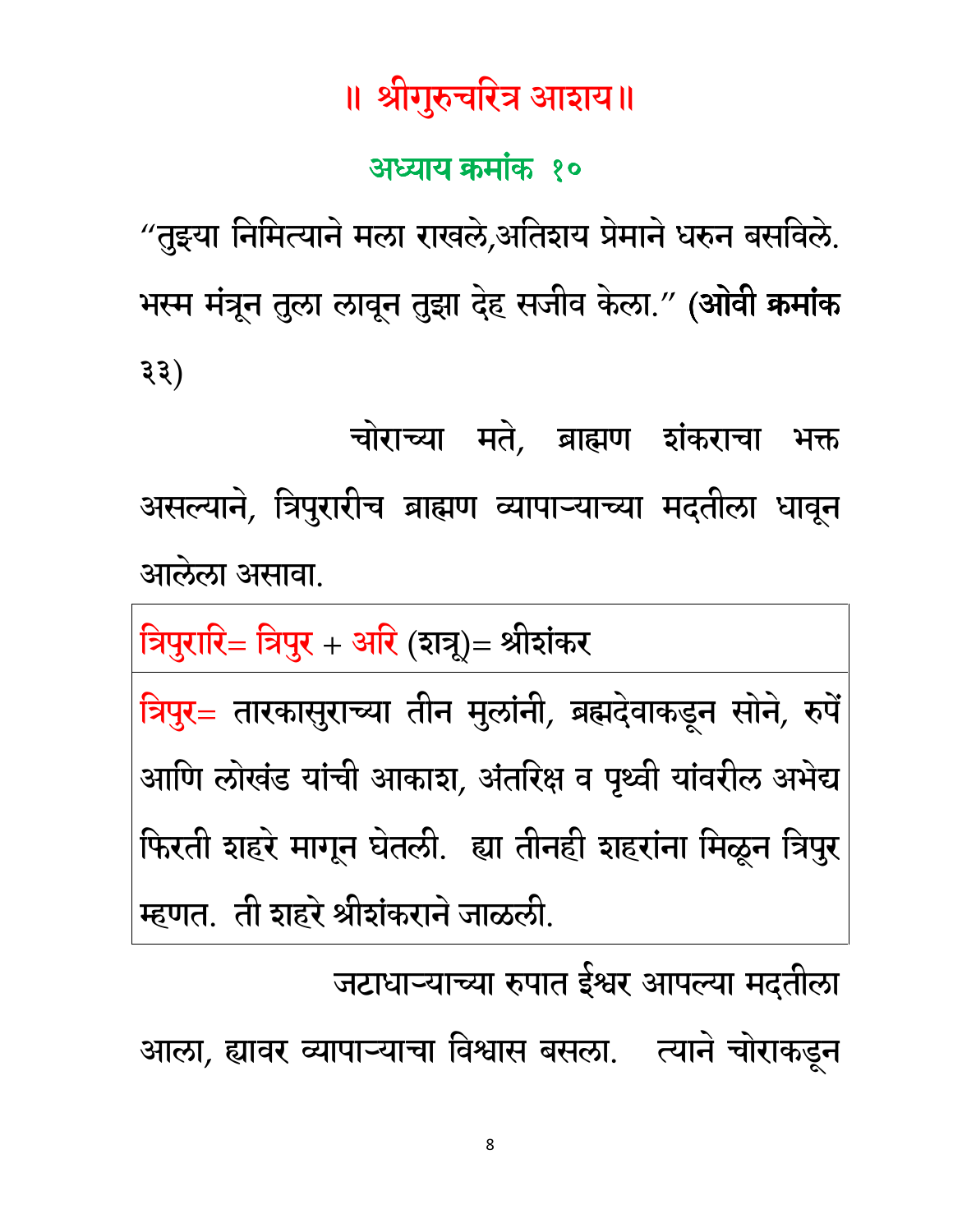#### अध्याय क्रमांक १०

आपले द्रव्य परत घेतले. कुरवपुरास जाऊन 'वल्लभेशने' श्रद्धेने आपला नवस पूर्ण केला .

"श्रीगुरु श्रीपाद् वल्लभ कुरवपूर क्षेत्री आहेत." ही श्रीगुरुचरित्रकारांची श्रद्धा या गोष्टीतून दिसून येते. भौतिक जगात अवतार घेण्यासाठी श्रीपाद वल्लभ रुपी विश्वात्मक परमात्म्याची उर्जा कुरवपूर ह्या तीर्थ क्षेत्री अस्तित्वात आहे, ह्या श्रद्धेतून श्रीगुरुचरित्रकार म्हणतात श्रीगुरुचरित्रकार म्हणतात,

पूढें अवतार असे होणें। म्हणोनि गुप्त, न दिसे कवणा। अनंतरुप नारायण। परिपूर्ण असे सर्वां ठायीं॥१०-४०॥

श्रीमदु भगवदु गीतेतील परमात्मा ह्या शब्दाची व्याख्या पुढीलप्रमाणे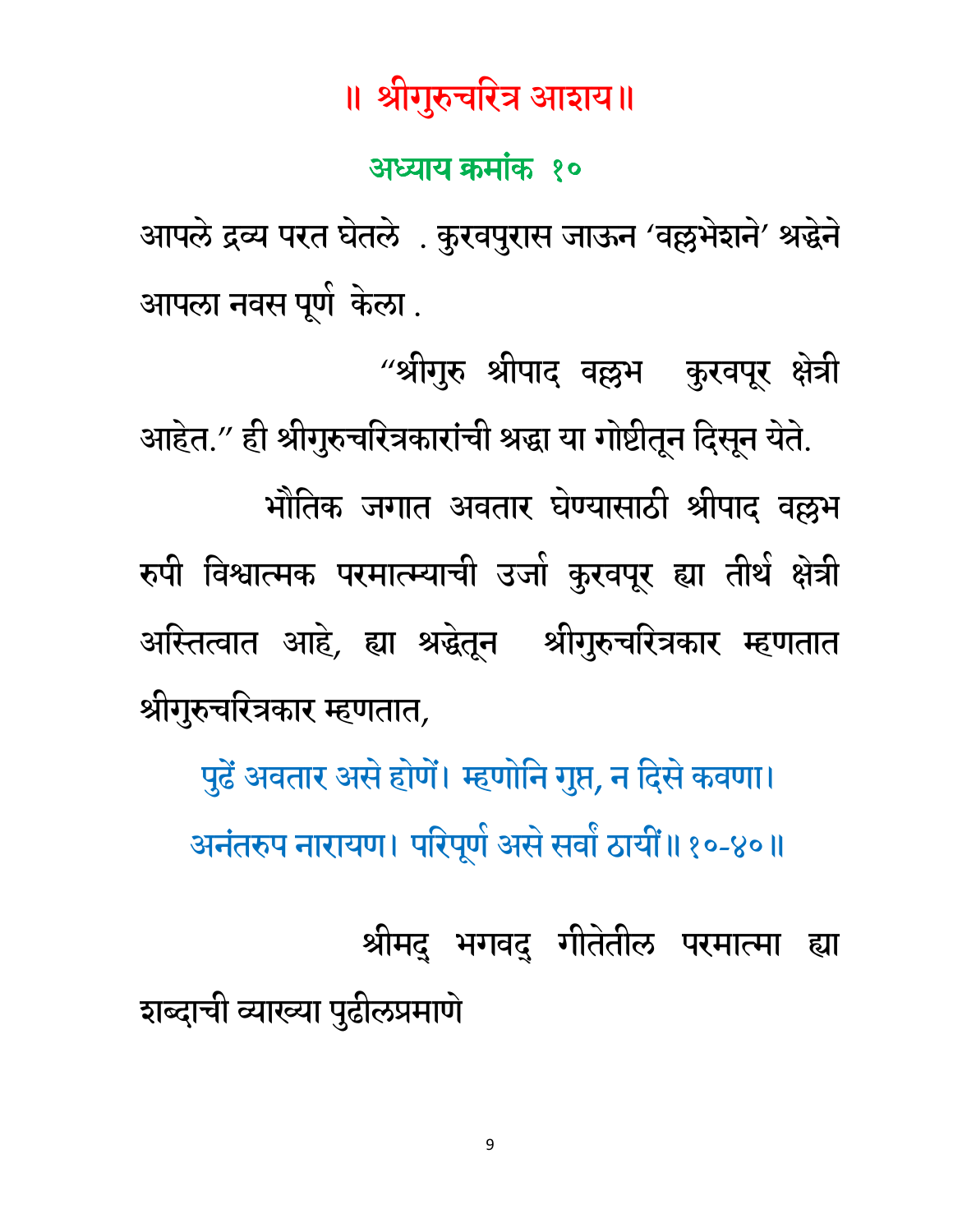10

अर्थ:-परंतु या दोन्ही पुरुषांपेक्षा उत्तम पुरुष तर आगळाच आहे. त्यालाच परमात्मा म्हटले जाते. तोच अविनाशी परमेश्वर

उत्तमः पुरुषः तु अन्यः परमात्मा इति उदाहृतः । यः लोकत्रयम् आविश्य बिभर्तिं अव्ययः ईश्वरः ॥ १५ - १७॥

या संसारात नाशवंत आणि अविनाशी असे दोन प्रकारचे पुरुष आहेत. त्यामध्ये सर्व प्राणिमात्रांची शरीरे नाशवंत ( क्षर - पुरुष) आणि जीवात्मा अविनाशी (अक्षर - पुरुष) म्हटला जातो.

द्वौ इमौ पुरुषौ लोके क्षरः च अक्षरः एव च । क्षरः सर्वाणि भूतानि कूटस्थः अक्षरः उच्यते ॥ १५ - १६ ॥ <u>अर्थ:-</u>

॥ श्रीगुरुचरित्र आशय॥

अध्याय क्रमांक १०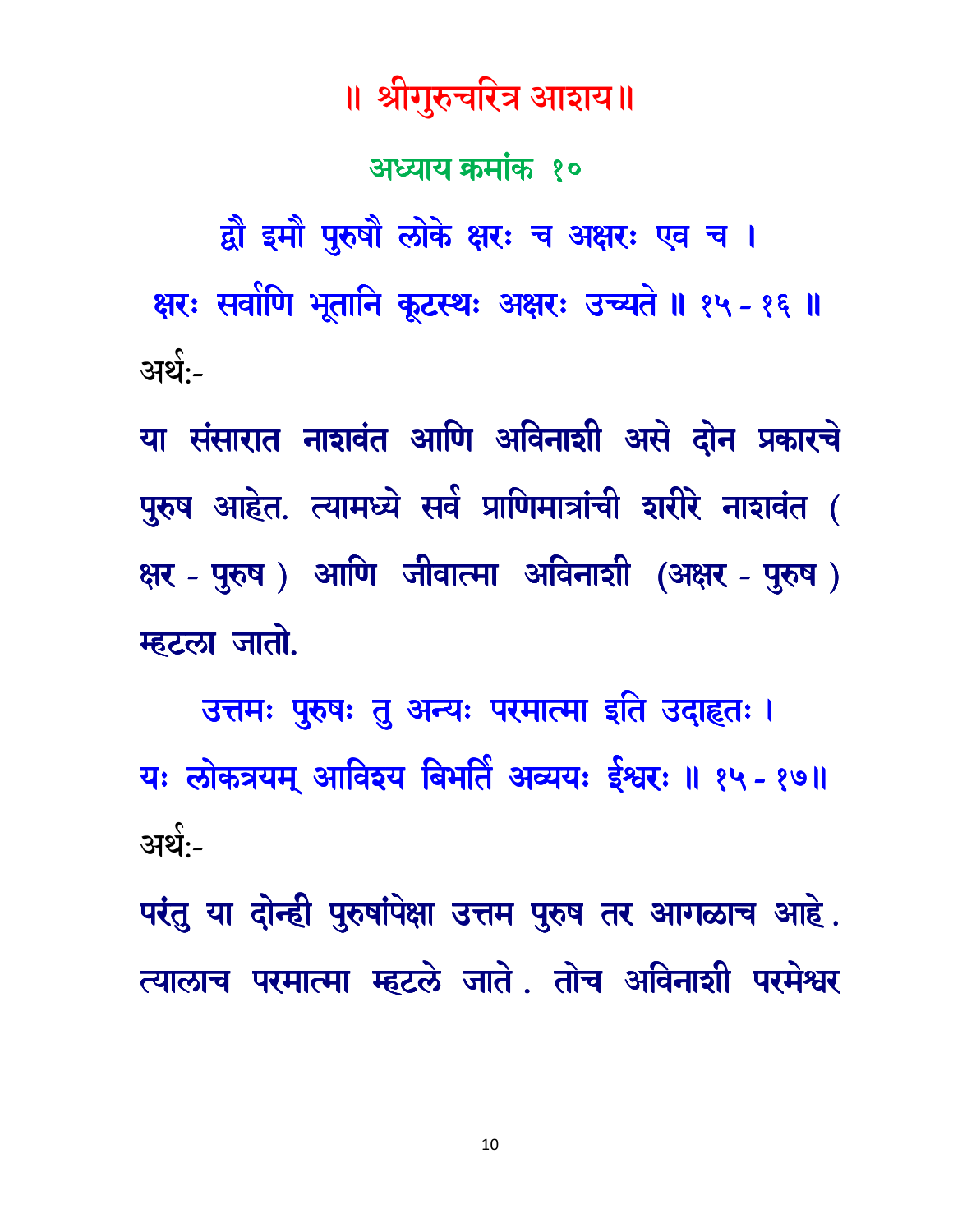#### अध्याय क्रमांक १०

असून , तो तीन्ही लोकांत प्रवेश करुन सर्वांचे धारण -पोषण करतो.

यस्मात् क्षरम् अतीतः अहम् अक्षरात् अपि च उत्तमः । अतः अस्मि लोके वेदे च प्रथितः पुरुष उत्तमः ॥१५ - १८॥ अर्थ:-

मी परमात्मा, क्षर पुरुषाच्या अतीत आणि अक्षर पुरुषापेक्षा उत्तम असल्यामुळे या लोकांत आणि वेदांत "पुरुषोत्तम" या नावाने प्रसिद्ध आहे.

थोडक्यात क्षर आणि अक्षर यांच्या पलीकडे जो आहे त्याला परमात्मा म्हणतात, असे आपल्याला म्हणता येईल

क्षर म्हणजे नाशवंत होणाऱ्या सर्व गोष्टींना आपण भौतिक शास्त्राच्या सहायाने अभ्यासू शकतो व्यालट अक्षर म्हणजे कधीही नष्ट न होणाऱ्या गोष्टी म्हणजे उर्जा शक्ती.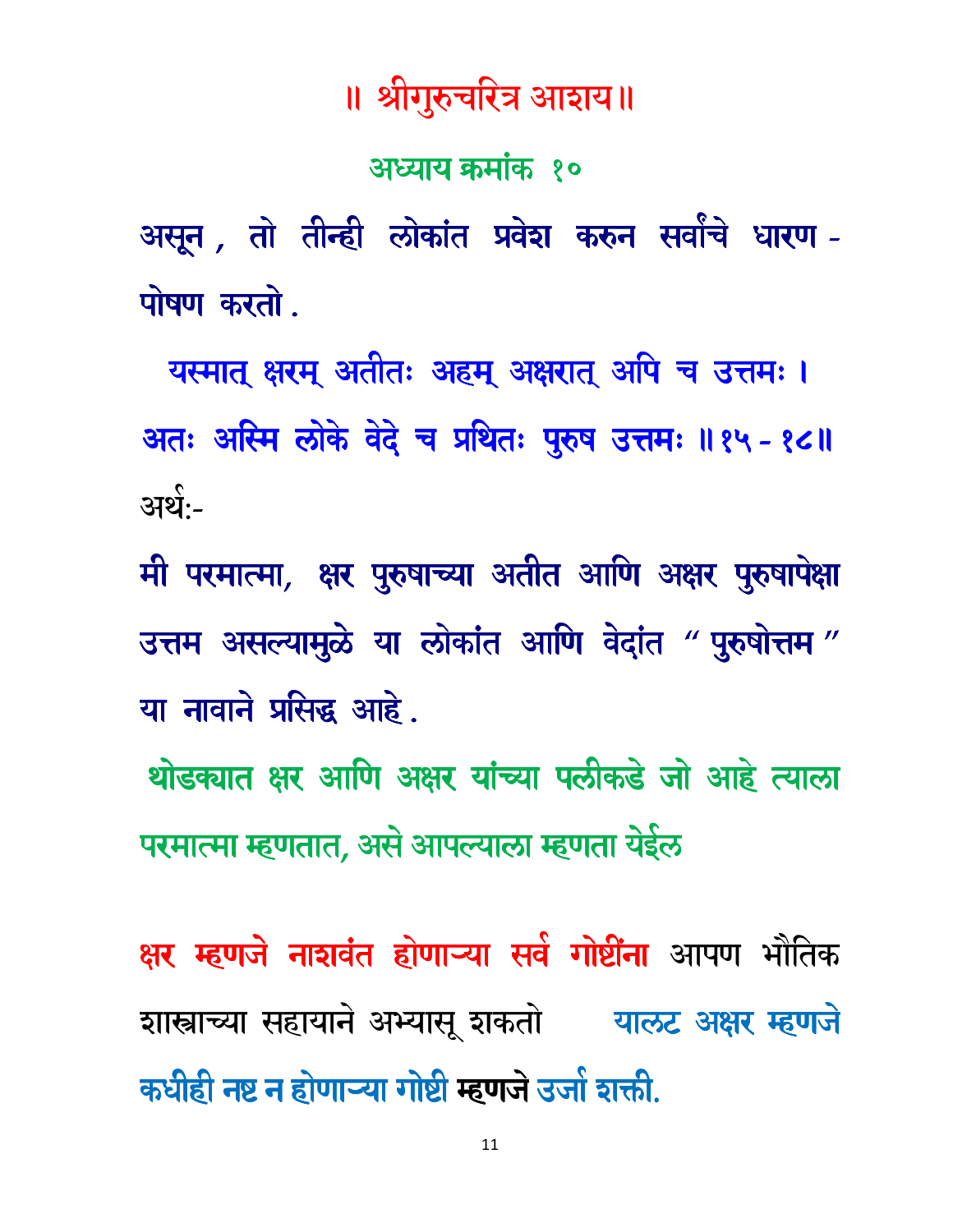अध्याय क्रमांक १०

ही उर्जा शक्ती श्रीभगवदु गीतेनुसार

यावत् सञ्जायते किंचित् सत्त्वम् स्थावरजङ्गमम् ।

क्षेत्र क्षेत्रज्ञ संयोगात् तत् विद्धि भरतर्षभ ॥ १३ – २७ ॥ <u>अर्थ:-</u>

हे भरतश्रेष्ठ अर्जुना! जेवढे काही निर्जीव (अचर) आणि स जीव ( चर)प्राणिमात्र उत्पन्न होतात;ते सर्व क्षेत्र (matter) व क्षेत्रज्ञ (energy) यांच्या संयोगाने उत्पन्न होतात, हे तू जाण.

सुमारे ५००० वर्षांपूर्वी श्रीमदु भगवदु गीतेत वर्णन केलेल्या उर्जा शक्तीचा अभ्यास, भौतिक शास्त्रात इसवी सन १६७० मध्ये जर्मन गणितज्ञ श्री गॉटफ्रा इड लेबनिझ (Gottfreid Leibniz) ह्यांच्या 'लिव्हिंग फोर्स (Living force)' ह्या सिद्धांताने सुरु झालेला आढळतो.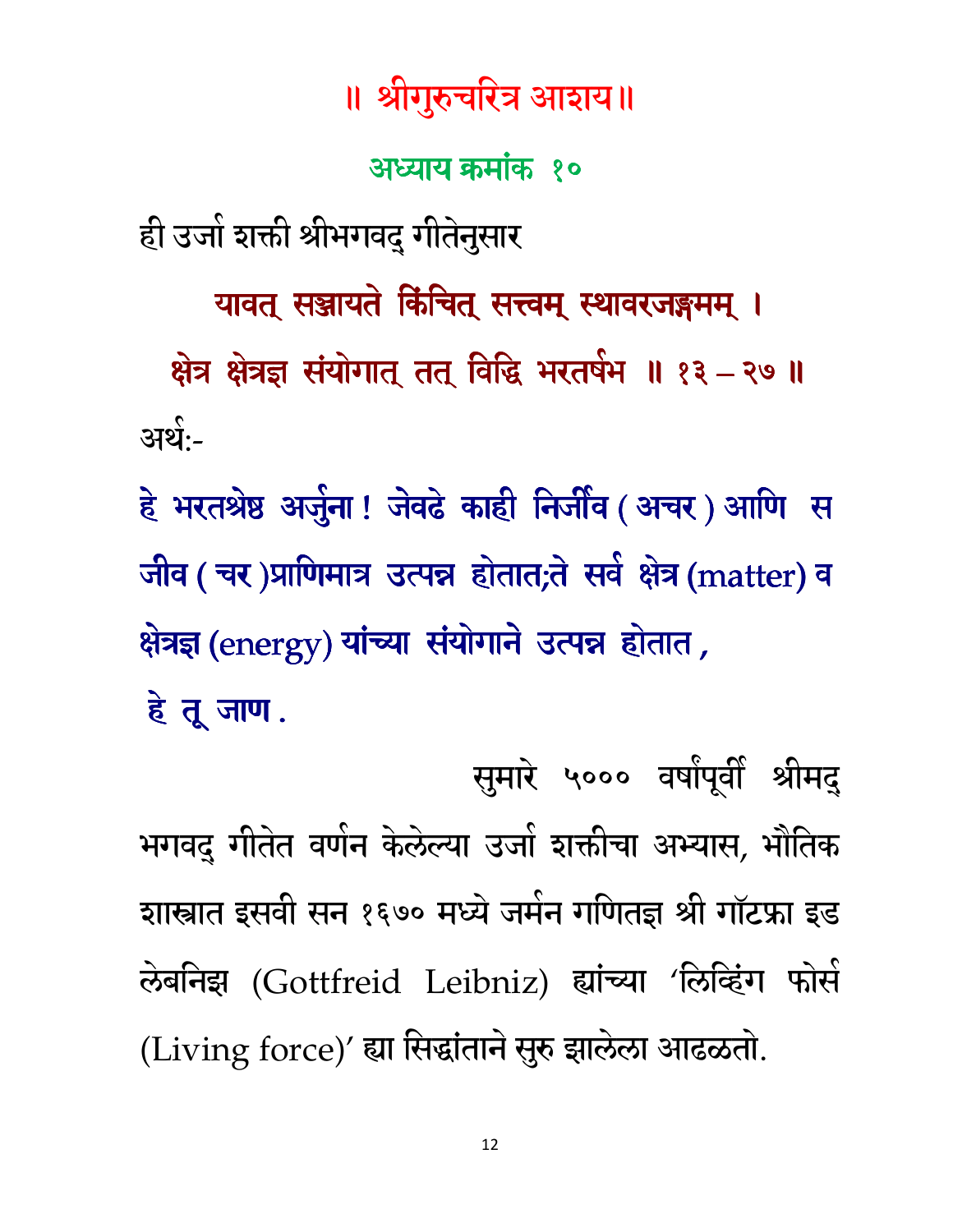#### अध्याय क्रमांक १०

इसवी १८४१मध्ये मेयर ह्या शास्त्रज्ञानी प्रथम केलेली उर्जेंची व्याख्या

Energy can be neither created nor destroyed अर्थः-

उर्जा उत्पन्न किंवा नष्ट करता येणे शक्य नाही.

इसवी सन १८४९ मध्ये आयरिश भौतिक शास्त्रज्ञ थॉमस विल्यमस यांनी उर्जेचे वर्णन करताना म्हटले आहे

Nothing can be lost in nature --- no energy can be destroyed

अर्थः-

निसर्गात कोणतीच गोष्ट नष्ट होणे शक्य नाही.------- उर्जा नष्ट करता येणे शक्य नाही.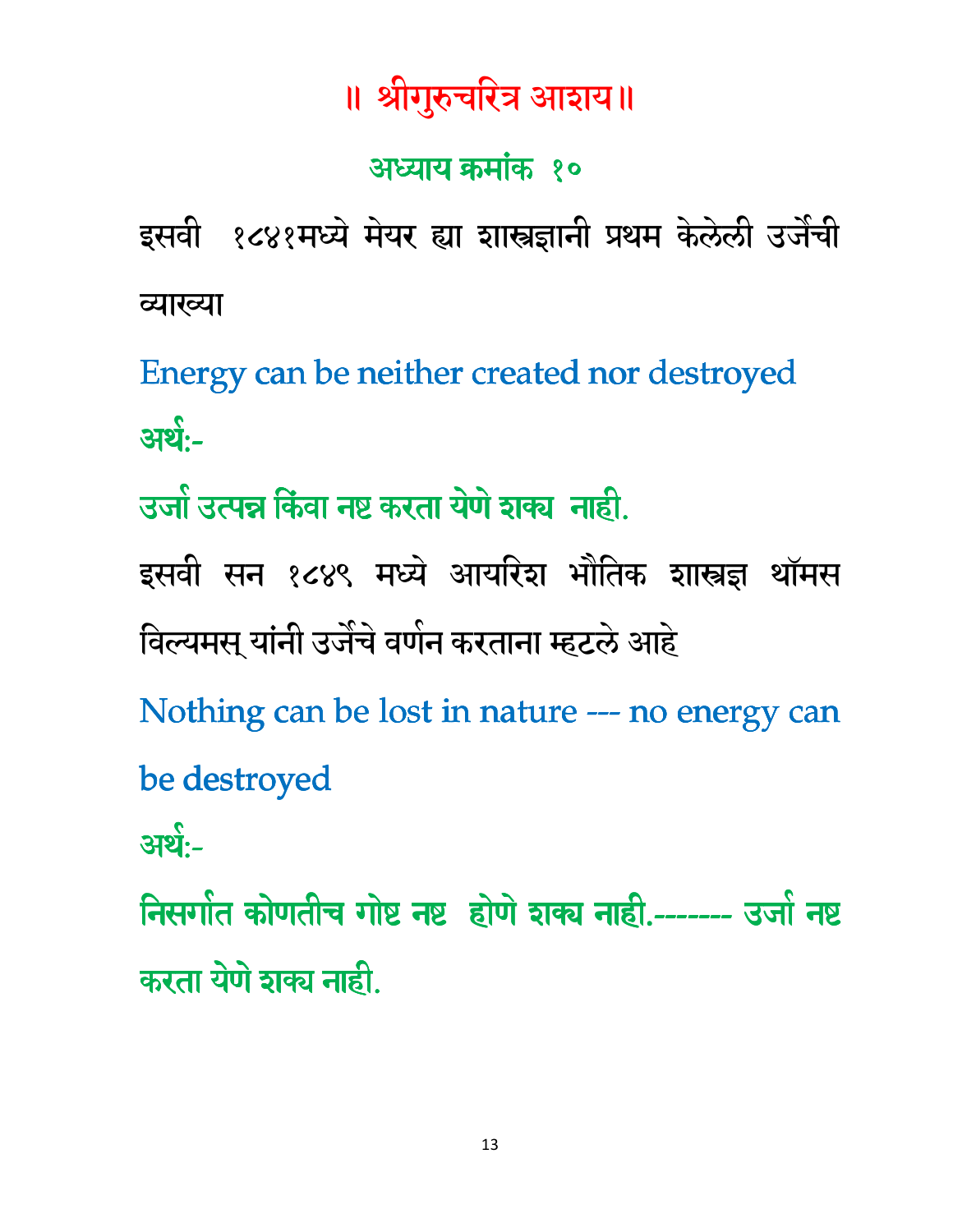॥ श्रीगुरुचरित्र आशय॥ अध्याय क्रमांक १० Fundamental, irreducible primordial energy exists in the absence of matter, but matter is entirely dependent upon nonmaterial primordial energy and cannot exist in the absence of primordial energy.

आर्थ $\cdot$ –

भौतिक गोष्टी अस्तित्वात नसतानाही, मूलभूत संक्षिप्त न करण्यासारखी, आदिम उर्जा अस्तित्वात आहे परंतु भौतिक गोष्टींचे अस्तित्व पूर्णतः ह्या अभौतिक आदिम उर्जेवर अवलंबून असते तसेच ह्या आदिम उर्जेच्या अस्तित्वाविना भौतिक गोष्टी अस्तित्वात येणे शक्य नाही.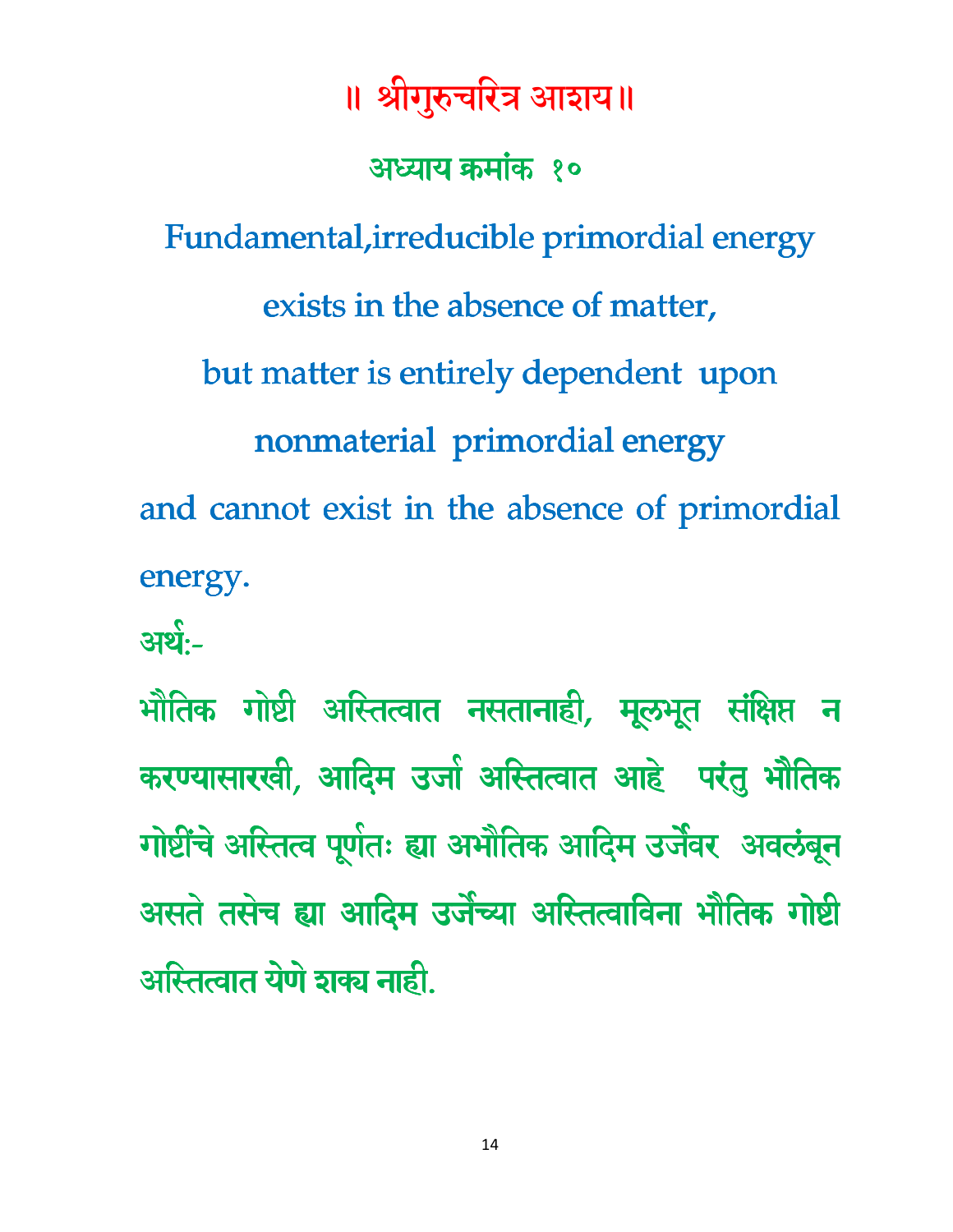#### अध्याय क्रमांक १०

आजच्या आधुनिक विज्ञानयुगाचे 'पितामह' असलेले थोर तत्वज्ञ तसेच भौतिक शास्त्रज्ञ श्री अल्बर्ट आइनस्टाइन हे श्रीमदु भगवदु गीता नियमित वाचत असत. श्रीमदु भगवदु गीतेविषयी आपले मत नोंदविताना श्री आइनस्टान म्हणतात,

"When I read the Bhagwad-gita and reflect about how God created this universe everything else seems so superfluous"

<u>अर्थः-</u>

"मी जेव्हा भगवदु गीता वाचली आणि (भगवदु गीतेत सांगितलेल्या) परमात्म्याने कशी विश्व निर्मिती केली? (ह्या विचारांवर) मी खोलवर जाऊन विचार केला, तेव्हा मला इतर (सर्व विश्वनिर्मितीविषयक गोष्टी) अवाजवी असल्याचे दिसून आले."